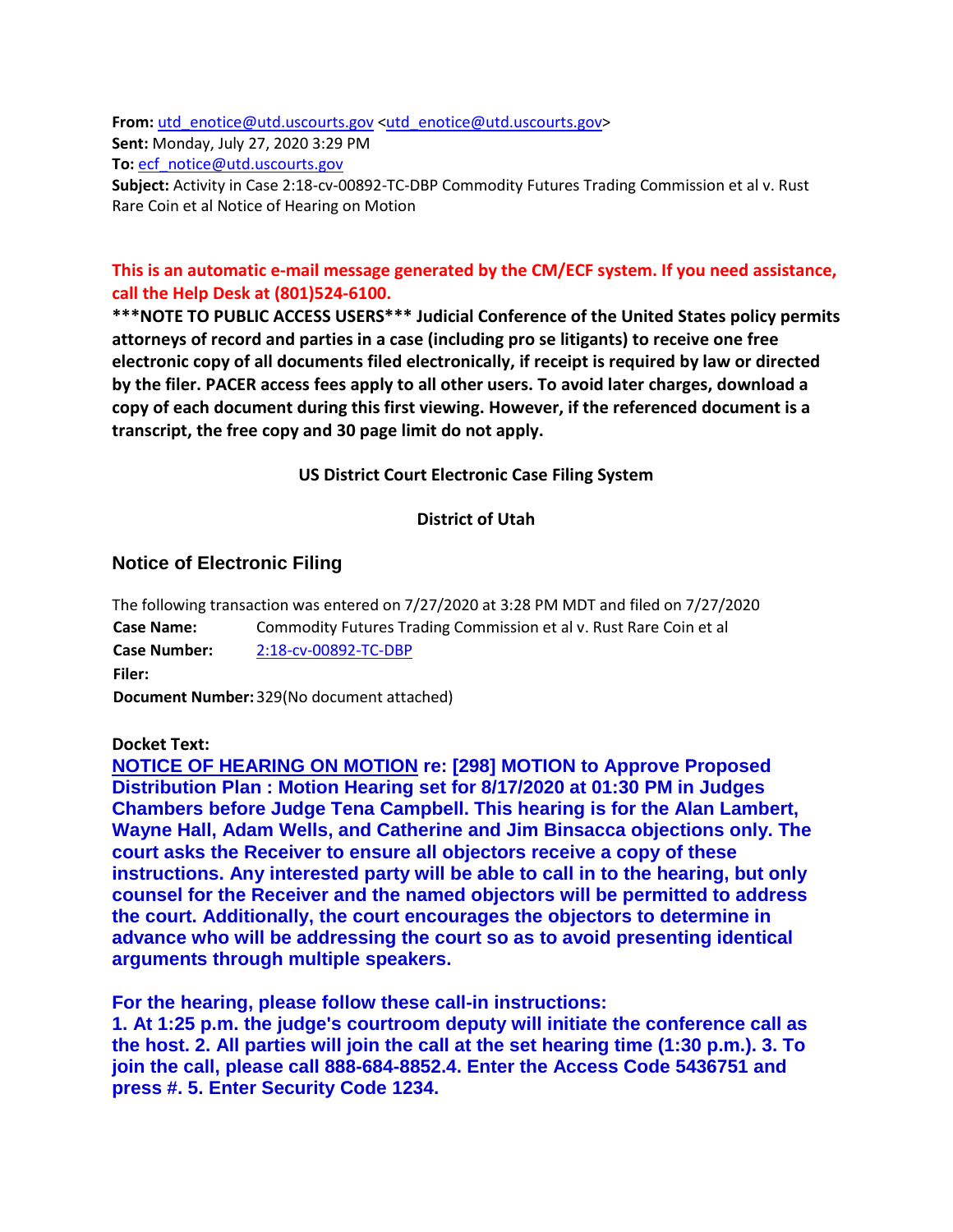**If the conference call has not been activated by the court, you will be placed on hold. Once the call is activated, you will be prompted to enter the security code (1234) followed by the # key. You must either accept (press 1) or re-enter the security code (press 2). The security code needs to be entered only once unless it is entered incorrectly the first time.6. At the beginning of the telephonic hearing, Judge Campbell will explain how the hearing will proceed. (Notice generated by Chris Ford)**

#### **2:18-cv-00892-TC-DBP Notice has been electronically mailed to:**

- Robert G. Wing [rwing@agutah.gov,](mailto:rwing@agutah.gov) [sshepherd@agutah.gov](mailto:sshepherd@agutah.gov)
- Walter F. Bugden [wally@bilaw.net,](mailto:wally@bilaw.net) [lori@bilaw.net,](mailto:lori@bilaw.net) [sindra@bilaw.net,](mailto:sindra@bilaw.net) [tara@bilaw.net](mailto:tara@bilaw.net)

Thomas M. Melton [tmelton@agutah.gov,](mailto:tmelton@agutah.gov) [sshepherd@agutah.gov](mailto:sshepherd@agutah.gov)

Steven T.

Waterman [waterman.steven@dorsey.com,](mailto:waterman.steven@dorsey.com) [bingham.karen@dorsey.com,](mailto:bingham.karen@dorsey.com) [slc.lit@dorsey.com](mailto:slc.lit@dorsey.com)

Robert K. Hunt [robert\\_hunt@fd.org,](mailto:robert_hunt@fd.org) [geri\\_wynhof@fd.org](mailto:geri_wynhof@fd.org)

Andrew G.

Deiss [adeiss@deisslaw.com,](mailto:adeiss@deisslaw.com) [docketing@deisslaw.com,](mailto:docketing@deisslaw.com) [nburza@deisslaw.com,](mailto:nburza@deisslaw.com) [zabend@deisslaw.com](mailto:zabend@deisslaw.com)

Sean N. Egan [seannegan@sneganlaw.com,](mailto:seannegan@sneganlaw.com) [receptionist\\_sneganlaw@yahoo.com](mailto:receptionist_sneganlaw@yahoo.com)

Wayne Klein [wklein@kleinutah.com](mailto:wklein@kleinutah.com)

Joseph Covey [jcovey@parrbrown.com,](mailto:jcovey@parrbrown.com) [calendar@parrbrown.com,](mailto:calendar@parrbrown.com) [lstumpf@parrbrown.com](mailto:lstumpf@parrbrown.com)

Paula Woodland Faerber [pfaerber@agutah.gov](mailto:pfaerber@agutah.gov)

Kristen R. Angelos [kris\\_angelos@fd.org,](mailto:kris_angelos@fd.org) [Shelly\\_Miller@fd.org](mailto:Shelly_Miller@fd.org)

Jennifer R. Korb [jkorb@agutah.gov](mailto:jkorb@agutah.gov)

Troy J.

Aramburu [taramburu@swlaw.com,](mailto:taramburu@swlaw.com) [aburton@swlaw.com,](mailto:aburton@swlaw.com) [awayne@swlaw.com,](mailto:awayne@swlaw.com) [docket\\_slc@swlaw.c](mailto:docket_slc@swlaw.com) [om,](mailto:docket_slc@swlaw.com) [jritchie@swlaw.com](mailto:jritchie@swlaw.com)

Jeffery A. Balls [jballs@parrbrown.com,](mailto:jballs@parrbrown.com) [calendar@parrbrown.com,](mailto:calendar@parrbrown.com) [wtuckett@parrbrown.com](mailto:wtuckett@parrbrown.com)

Cynthia D. Love [clove@parrbrown.com,](mailto:clove@parrbrown.com) [calendar@parrbrown.com,](mailto:calendar@parrbrown.com) [wmanning@parrbrown.com](mailto:wmanning@parrbrown.com)

Stephen C.

Mouritsen [smouritsen@parrbrown.com,](mailto:smouritsen@parrbrown.com) [afoutz@parrbrown.com,](mailto:afoutz@parrbrown.com) [calendar@parrbrown.com](mailto:calendar@parrbrown.com)

Sarah M. Humphrey [shumphrey@parrbrown.com,](mailto:shumphrey@parrbrown.com) [calendar@parrbrown.com](mailto:calendar@parrbrown.com)